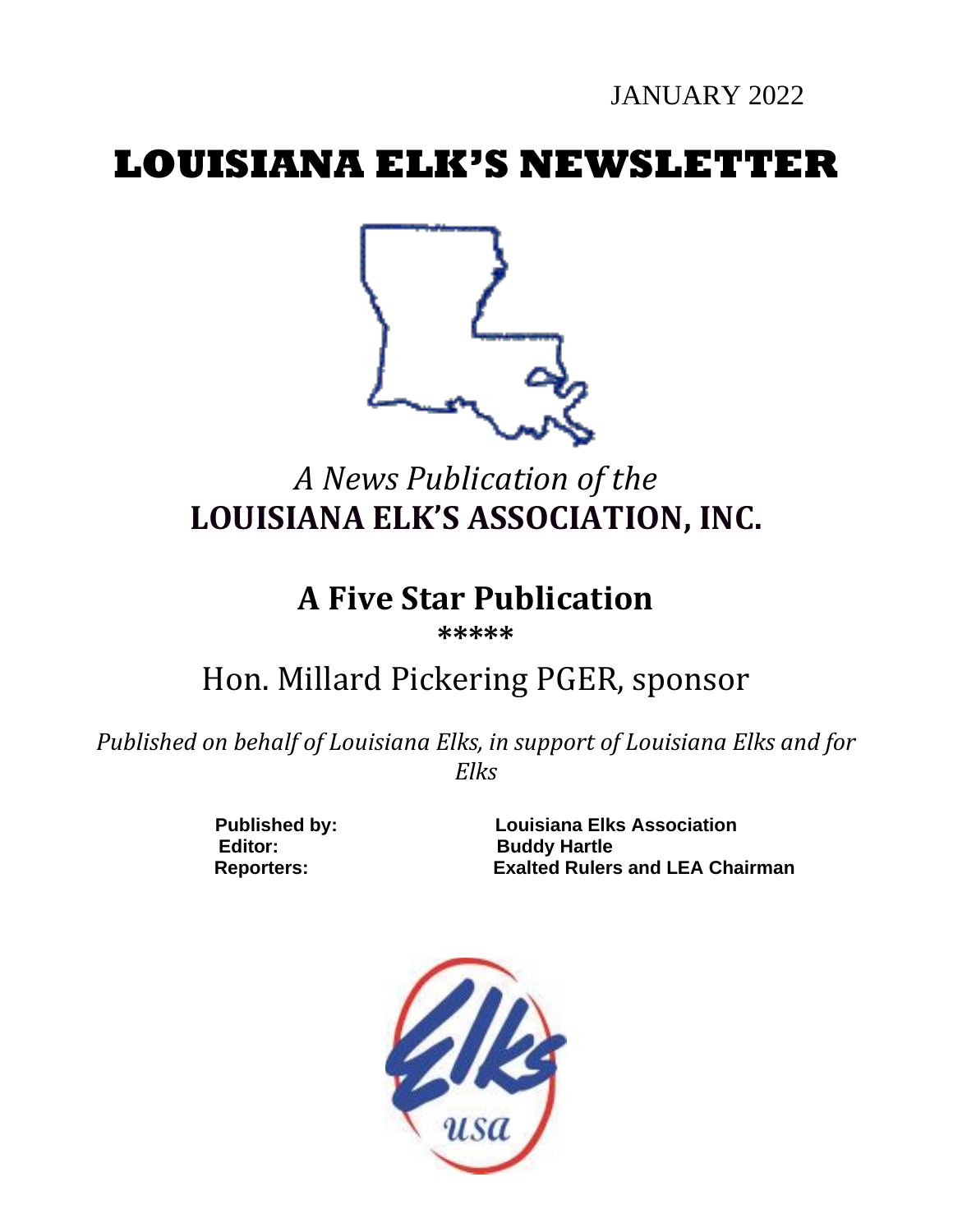# **TABLE OF CONTENTS**

| 2021/2022 LOUISIANA ELKS ASSOCIATION OFFICERS    | 1.        |
|--------------------------------------------------|-----------|
| <b>COMMITTEE CHAIRMAN AND LODGE DIRECTORY</b>    | 2.        |
| <b>PRESIDENT'S MESSAGE</b>                       | 3.        |
| <b>SPECIAL DEPUTY MESSAGE</b>                    | $3 - 4.$  |
| <b>LEA SECRETARY MESSAGE</b>                     | $4 - 5.$  |
| <b>GRAND LODGE CORNER</b>                        | $5 - 7.$  |
| <b>ELKS NATIONAL VETERANS SERVICE COMMISSION</b> | $7 - 8.$  |
| <b>ELKS NATIONAL FOUNDATION</b>                  | 8.        |
| <b>DISTRICT DEPUTY MESSAGE</b>                   | 8.        |
| <b>STATE ASSOCIATION NEWS</b>                    | 8.        |
| <b>COMMITTEE REPORTS</b>                         | $9 - 11.$ |
| <b>MEMORIALS</b>                                 | 11.       |

# **EDITOR'S COMMENTS**

**This bulletin will only be as good as the information submitted by you, a member of the Louisiana Elks Association. Articles for the April bulletin are due by March 10, 2022.** 

**Please send them to: [mrb.hartle3574@hotmail.com](mailto:mrb.hartle3574@hotmail.com) or [elksoflouisiana@hotmail.com](mailto:elksoflouisiana@hotmail.com)**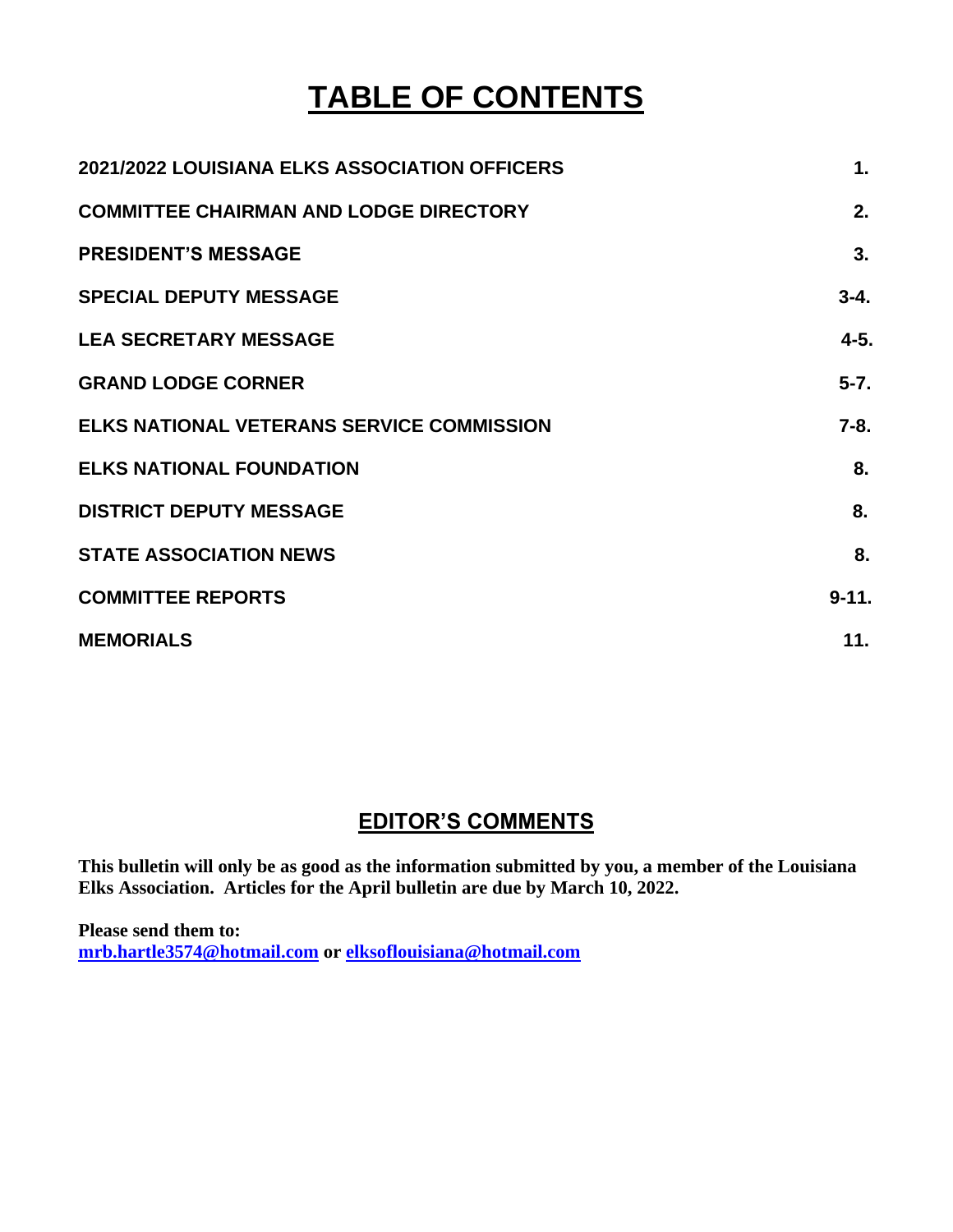# **OFFICERS 2021-2022:**

Charlesray Neight (Cathy) **Rene Pelanne (Laurie)** Rene Pelanne (Laurie) PDD, Slidell #2321 PDD, New Orleans #30

## VICE-PRESIDENT SECRETARY

Don Baye (Karen) Buddy Hartle (Judy) PDD, New Orleans #30 PDD, New Orleans #30

Richard M. Jones (Frances) Kenneth Lafleur (Pat) PGEsq, Shreveport #122 PSP, Opelousas #1048

PDD, Slidell #2321 Slidell #2321

## PRESIDENT: PRESIDENT-ELECT

# TREASURER PARLIAMENTARIAN

## TILER SERGEANT-AT-ARMS

Wayne Landry (Bella) Greg Hanrahan (Judy)

### **CHAPLAIN**

Randy Bergeron (Lynn) PSP, Slidell #2321

## LOUISIANA ELKS ASSOCIATION TRUSTEES:

#### 1-YEAR: 2-YEAR

Wayne 1landry (Bella) **Henry Daigle (Toni)** Henry Daigle (Toni)

#### 3-YEAR: 4-YEAR

PDD, Slidell #2321 PDD, Slidell #2321

Beulah Rodrigue **Armand Buuck** (Debbie) PSP, Houma #1193 PSP, New Orleans #30

## 5-YEAR:

Jim Cade (Lisa) PSP, Shreveport #122



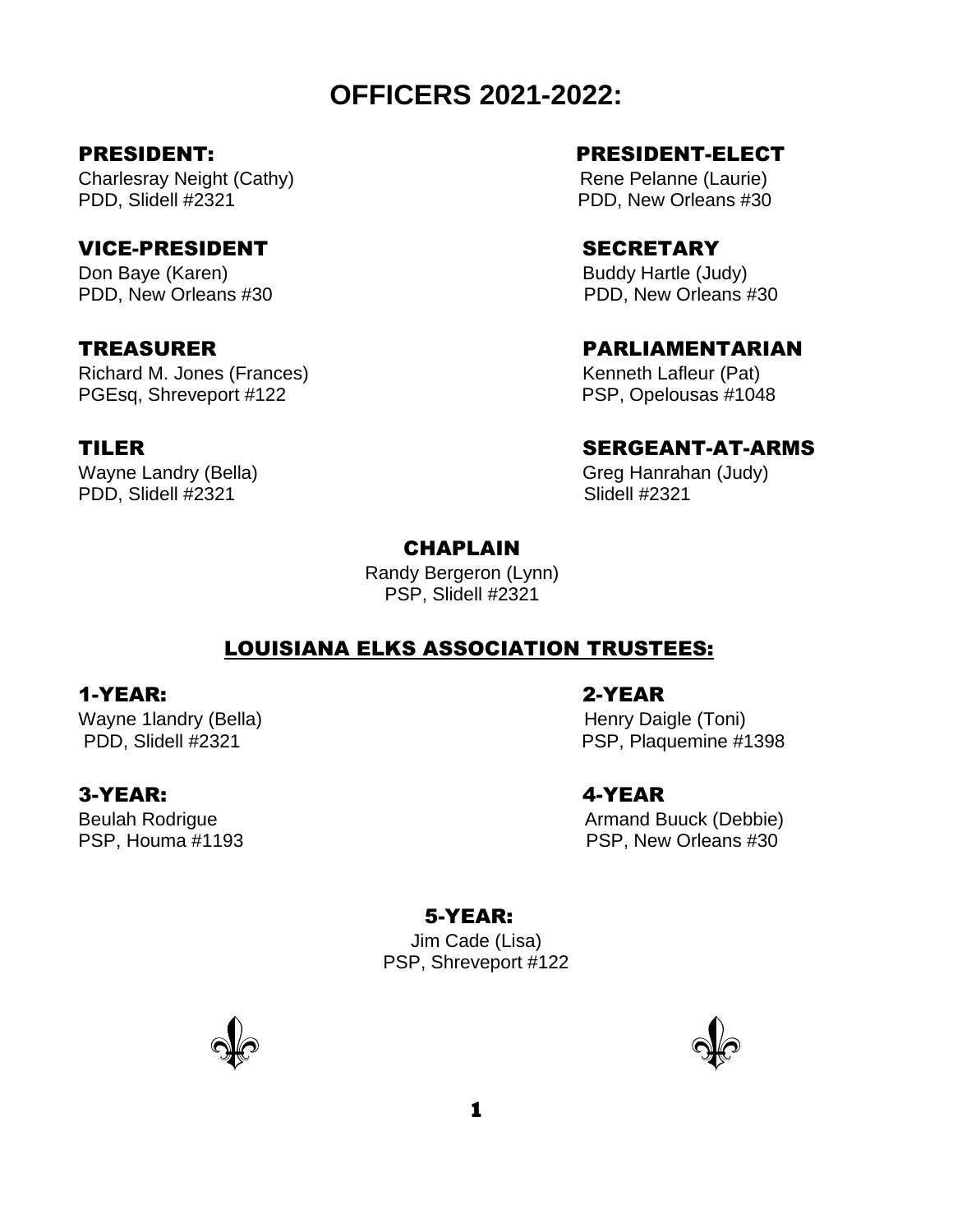# **COMMITTEE CHAIRMAN**

**Accident Prevention Safety, Hoop Shoot Webmaster Insurance & Risk Management** Greg Hanrahan **Richard Conran, PGTiler/SDGER** Wm, "Bill Boudreaux, PSP Slidell #2321 Plaquemine #1398 New Orleans #30

**Advisory Chairman Lodge Activities** Brian Baye, PER<br>Betsy Ibos. PER New Orleans #30 New Orleans #30

New Orleans #30 Randy Bergeron, PSP Slidell, #2321

Shreveport #122 Wayne Landry, PDD Slidell #2321

**CLMS New Lodge Development** Buddy Hartle, PDD Armand Buuck PSP

Armand Buuck, PSP Randy Bergeron, PSP

**Veterans Service**<br>
Don Bave. DDGER<br>
Charlesray Neight, SP<br>
Slidell #2321

Don Baye, DDGER Richard Conran, SDGER

**Youth Activities** New Orleans #30

# **LODGE DIRECTORY**

New Orleans Lodge #30, 2215 Cleary Ave., Metairie, LA 70001-1628 504-888-8152 [noelkslodge30@yahoo.com](mailto:noelkslodge30@yahoo.com)

Shreveport Lodge #122, 310 E. Preston, Shreveport, LA 71105-5303 318-868-5301 [elkslodge122@gmail.com](mailto:elkslodge122@gmail.com)

Opelousas Lodge #1048, 207 N Union St Opelousas, LA 70570-1146, 337-942-2341 [elks1048@gmail.com](mailto:elks1048@gmail.com)

Donaldsonville Lodge #1153, 115 Railroad Ave Donaldsonville, LA 70346-0545, 225-715-7389 [info@elksdonaldsonville.org](mailto:info@elksdonaldsonville.org)

Houma Lodge #1193, 7883 Main St, Houma, LA. 70364-0348, 985-232-4248, [houmaelks@gmail.com](mailto:houmaelks@gmail.com)

Plaquemine Lodge #1398, 55195 Belleview Rd, Plaquemine, LA 70764, 225-687-6626 [henryj1050@live.com](mailto:henryj1050@live.com)

Slidell Lodge #2321, 34212 Elks Road, Slidell, LA. 70460, 985-641-1266 [bpoe2321@aol.com](mailto:bpoe2321@aol.com)

New Orleans West Bank #2496, 900 Monroe St., Gretna, LA 70053, 504-367-8793 [elks2496nowb@gmail.com](mailto:elks2496nowb@gmail.com)

Louisiana Elks Association P.O. Box 409 Hahnville, LA 70057-0409 [elksoflouisiana@hotmail.com](mailto:elksoflouisiana@hotmail.com)

**Americanism Major Projects** James Hester, PER Adopt-A-School

**Business Practices**  Mastin Scott **Membership** 

New Orleans #30 New Orleans #30

**Disaster Relief Public Relations** Warren Michel, PER Don Baye, DDGER Houma #1193 New Orleans #30

**Drug Awareness Resolutions** New Orleans #30 Slidell #2321

**Elks National Foundation Ritualistic** Brian Baye, PER Randy Bergeron, PSP New Orleans #30 Slidell #2321

**Elks National Scholarship** Don Baye, DDGER New Orleans #30

**Elks & Scouting State Convention** Sonya Belgard, The Richard Conran, SDGER New Orleans West Bank #2496 Plaquemine #1398

**Government Relations Training** New Orleans #30 Plaquemine #1398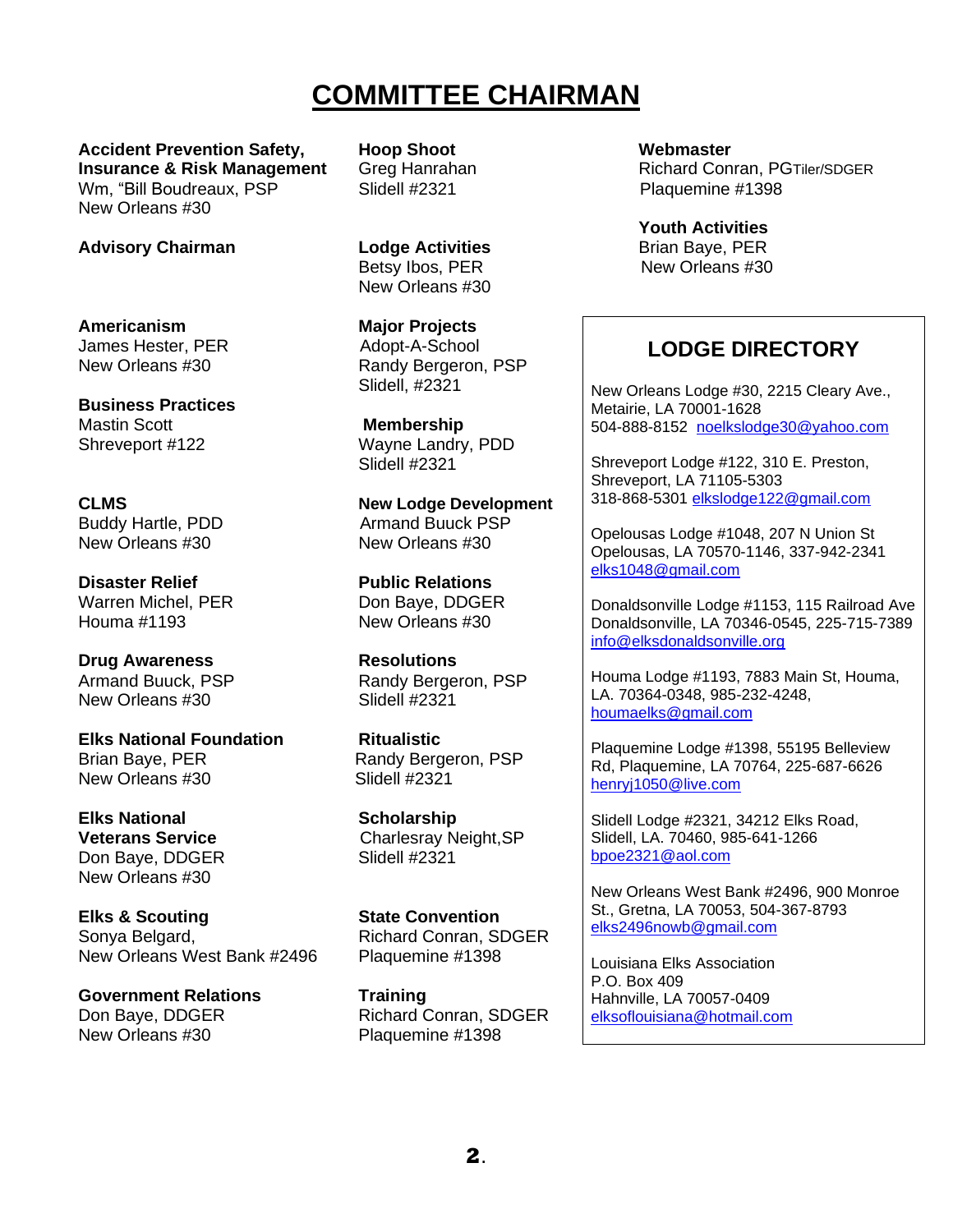# **STATE PRESIDENTS MESSAGE:**



Happy New Year!

Here's to 2022 and all the great things in store for us! There's lots to do in the coming months to keep us busy in the Elk world.

Our Mid-Season Conference will be held on January 21 -22 at the Slidell Lodge. The Lodge is looking forward to welcoming all of you and hope you will enjoy our hospitality. We will have dinner Friday night, \$10 per person, Complimentary donuts and coffee on Saturday morning, Lunch on Saturday, \$10 per person, and dinner Saturday night, \$20 per person including entertainment by "Overboard". Rooms are available at nearby hotels and some campground spots are still available at the Lodge. Cathy will have a Morning Social for the ladies to enjoy. Please RSVP to me if you plan to attend so we can get a tentative headcount.

On Saturday, February 12, 2022, the Louisiana Hoop Shoot State Contest will be held at the Westminster Christian Academy in Opelousas. Registration will begin at 8:30am and the Shoot will begin at 10am. Please contact Greg Hanrahan, State Hoop Shoot Chairman, 504- 577-8529, to confirm your Lodge's participation and attendance.

There is still time to get your \$1000 reimbursement for the Adopt-A-School Program. Get those receipts in to Randy Bergeron!

Our continued prayers are with the Houma and Donaldsonville Lodges and their members as they try to rebuild after the devastation of the storm.

I am still looking forward to visiting all of the Lodges before the end of my term. Please let me know of any fun upcoming events!

Charlesray Neight LEA State President

# **SPECIAL DEPUTY MESSAGE:**

Members,

Sue and I hope that all of you and your families had a Merry Christmas and a Happy New Year.

We are now entering into the final three months of our 2021/2022 Elks year, and there is still much, work we must do before March 31, 2022.

In January, all members of the Board of Directors should meet with all Elks who are being considered to be nominated as new officers and leaders of the lodge for the year of 2022/2023. When meeting with them, please make sure that they are not only dedicated Elks, but are willing to spend the extra time that will be expected of them to help the lodge accomplish all of the goals that will be set by the newly elected ER for the year of 2022/23, to assure that the Lodge will have a successful year.

All lodges must hold nomination of officers at its first regular meeting in February and election of them at the second regular meeting of the month. Lodges must follow the procedures that are outlined in GL Annotated Statutes Section 3.080 Nominations and 3.090 Elections.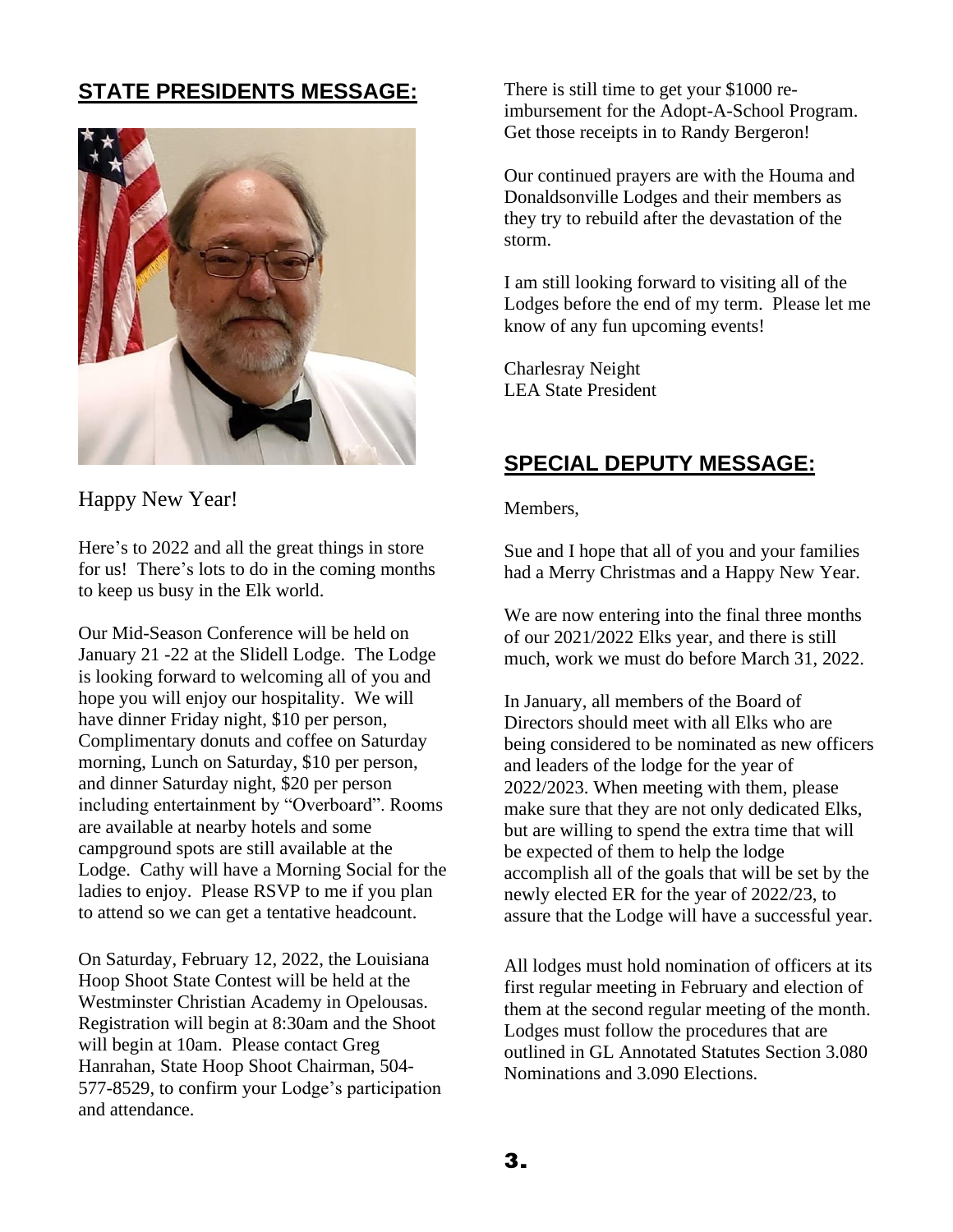# **SPECIAL DEPUTY MESSAGE**

**continued:**

*Please remember that all Lodges that only hold one meeting a month must hold two meetings in February, March, and April. See Statutes Annotated Section15.070*

February  $16<sup>th</sup>$  is the  $154<sup>th</sup>$  birthday of our order and I urge all lodges to hold a birthday celebration to commemorate it.

March 19, 2022, a DD Clinic will be held at Opelousas Elks Lodge #1048 starting at 10:00 AM. The 2022/23 Exalted Ruler, Leading Knight, Lodge Secretary and Chairman of the BOD are required to attend this clinic. If you are unable to attend the clinic you must notified DD Don Baye a couple of days before the clinic that you will not be able to attend the clinic and give him your reason that you will not be able to attend it. All other Elks who want to attend the DD Clinic are welcome.

There is still time for the Lapsation Committee to contact all members who are still in arrears on their dues and try to convince them to pay them so they can retain their membership in the greatest fraternal origination on the earth the B. P. O. Elks.

Fraternally,

Richard F. Conran, SDGER

# **SECRETARY'S MESSAGE:**

Greetings,

I hope everyone had a Merry Christmas and a safe and Happy New Year.

With three months left in this Elk year, we must begin preparing to close out this year. Listed below are some reminders to assist you with this process.

# **AUDITING AND ACCOUNTING COMMITTEE:**

During the month of January, the Auditing and Accounting Committee shall review the required record-keeping of the financial affairs of the Lodge and Club and compliance with the approved budget. The Committee shall report their findings at the last meeting in January. Remember this is your last chance to make adjustments to avoid a deficit budget on March 31. Please refer to Statutes Annotated 13.040 for additional information.

# **EXALTED RULERS:**

Now is the time to review your Lodge's accomplishments and recognize those members who made a significant contribution this past year. The three most cherished tokens of recognition are the Elk of the Year, Officer of the Year and Citizen of the Year awards.

If you had several members who assisted you during this year, you can award the Grand Exalted Ruler Special Citation Award to two members who displayed extraordinary effort during the Lodge year.

These awards are available upon requests from the Grand Lodge Secretary.

Also, as Exalted Ruler, you need to ensure that all of your committee chairman have or will submit their reports to the Lodge Secretary, so they may be entered in the charity section in CLMS.

## **LODGE SECRETARY:**

Have you ordered your 2022/2023 Membership Cards?

If your Lodge is not using the billing renewal system, you need to print out and mail your 2022/2023 dues statement. (Continued page 5)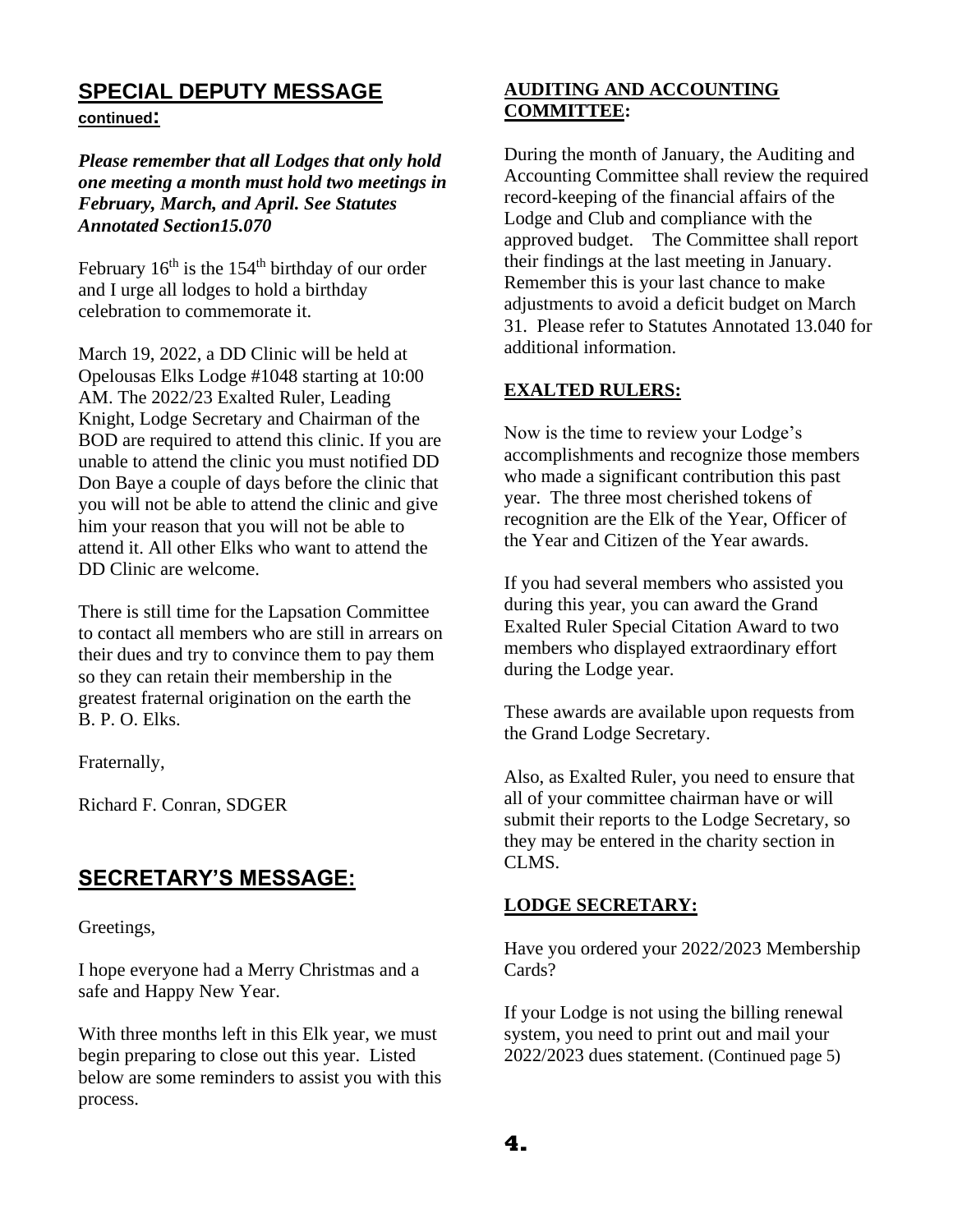# **SECRETARY'S MESSAGE continued:**

In accordance with Statutes Annotated 14.160 the Secretary is responsible for sending a written notice to the delinquent members informing them that if they fail to pay their dues within 30 days of the mailing notice, they will be dropped from the membership of the Lodge. Be sure to include a dues statement in the letter to all delinquent members. All delinquent members must be dropped by March 31, 2022. Need to ensure that your records in CLMS are up to date and accurate. This includes the progression of candidates through his/her membership journey; process any pending transfer dimits. If you had any deceased member (s) make sure their information has been entered. Also update all information listed under the Grand Lodge Submissions tab in CLMS.

Enter all committee reports that you received in the charity section in CLMS.

#### **EXALTED RULER-ELECT:**

One of the most important tasks as Exalted Ruler-Elect is to select Lodge members for the various committees. Be sure to select members who are willing to do the job and not glory seekers. You will need to provide the name of your committee chairman to the Lodge Secretary by the end of February. Thus, the Lodge Secretary can update the Lodge Committees in CLMS

#### **BOARD OF DIRECTORS:**

Upon completion of the annual Lodge Elections, you shall meet an elect a Chairman and Secretary for the Board of Directors. If you elect the Exalted Ruler as Chairman of the Board, you must also elect another board member who will be required to attend all District Deputy Clinics.

Have a Super Elk Day! Fraternally

Buddy Hartle, LEA State Secretary

# **GRAND LODGE CORNER**

#### **Efficient new billing system dates saves Lodges money by Rick Gathen:**

Lodges in the new billing system are doing better in terms of retention than Lodges not in the system. The stats are also clear that the new billing system has made a major difference with only 8% delinquency nationwide.

Further, the cost savings are even better now that USPS has increased its postal rate by 28% for the new year. The new billing system will remain at \$0.32 per mailing, thus saving our Lodges an average of \$0.80 per Members' dues invoice mailing.

We have also resolved all the issues that were identified by the Lodge Secretaries in 2020- 2021. The new billing system is more effective, more efficient, and will save the Lodges more money in 2022.

To learn more about the billing system, go to <https://www.elks.org/grandlodge/membership/> billing.cfm.

## **Honor the locals who make a difference by Robert R. Hinkle:**

Exalted Rulers should review their Lodge's accomplishments and recognize those who make significant contributions to their Lodge nd community.

The three most valued awards are the Elk, Officer and Citizen of the Year Awards. Certificates are available upon request from the Grand Lodge Secretary. Applications must be postmarked or e-mailed by March 31. Forms may be downloaded at elks.org/clms2web/files/AwardRequestForm.pdf.

**Elk of the Year.** For a member who demonstrated devotion, dedication, and loyalty to the Lodge. This award cannot be presented to an Officer. (Continued page 6)

**5.**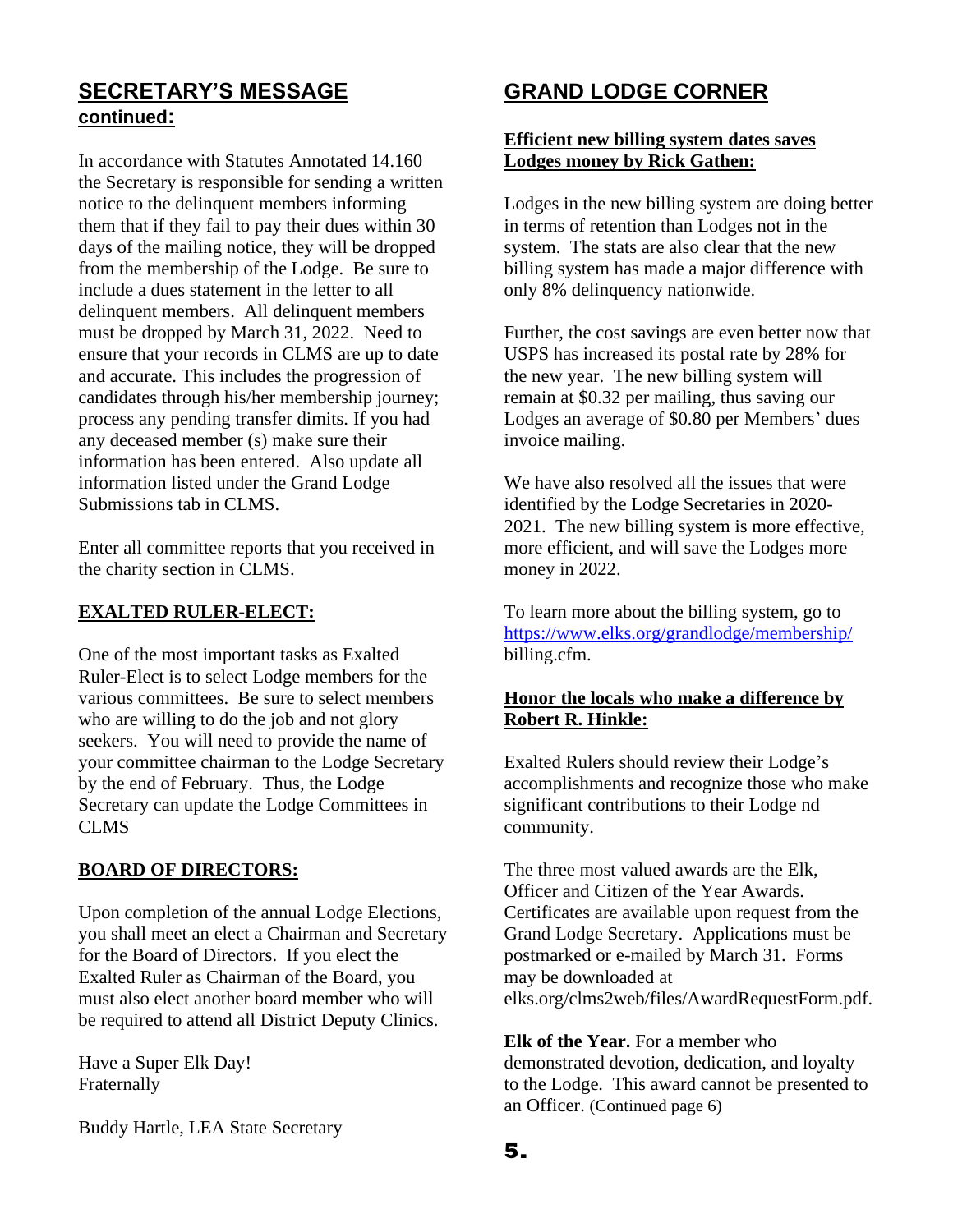# **GRAND LODGE CORNER continued:**

**Officer of the Year.** For an outstanding current officer who exhibited extraordinary leadership and voluntary service to the Lodge.

**Citizen of the Year.** This award is not limited to Elks. It presents an opportunity for Lodges to recognize an individual for significant community effort. It is a useful tool for community outreach and membership recruitment.

The following four awards are available by request directly from the Grand Lodge Fraternal Committee. Applications are submitted to your Area Member

Of the Grand Lodge Fraternal Committee by March 31. Online fillable PDF forms which facilitate processing and reduce error are available online: elks.org/grandlodge/ger/files/

**The GER Special Citation Award.** Exalted Rulers are authorized to issue citations to two (2) Members who displayed extraordinary effort during the Lodge year.

**Making a Difference – Exalted Ruler.** This Special Citation is available to recognize Exalted Rulers who participated in at least six (6) of the nine (9) listed programs and contests during the Lodge year.

**Making a Difference – Lodge.** This Special Citation is available for Lodges that participated in at least six (6) of the eleven (11) listed programs.

Stay connected with your Fraternal Committee. Do not hesitate to ask questions and forward suggestions! Together, we are making a difference in all we do as **"Elks Care –Elks Share!"**

## **Per capita and fees set for 2022-2023 by Bryan R. Klatt, Grand Secretary.**

For the 2022/2023 fraternal year, of April 1, 2022, the following per capita and fees will be due from each Member: Grand Lodge per capita-\$6.50; Insurance assessment - \$12.00\*; and the Elks Magazine assessment - \$5.50, for a total of \$24.00

\**This amount represents a \$5.00 per Member increase from last year.*

### **Updated guide explains substance use, risk factors by William J. Bryan:**

As part of commemorations of Red Ribbon Week and National Youth Substance Use Prevention Month, our partners at the Drug Enforcement Administration are excited to announce the release of the updated edition of *Growing Up Drug Free: A Parent's Guide to Substance Use Prevention.* The publication was written by the DEA in conjunction with the U.S. Department of Education.

This guide includes an overview of substance use among children and young adults; descriptions of some substances young people may use; a look at risk factors that may make children and young adults try alcohol, tobacco, or other drugs; and protective factors that help offset those risks, along with suggestions for how to talk to young people about alcohol, tobacco, and other drugs.

This 64-page publication is packed with information and is available at no cost. Every Lodge DAP Chair should have this resource. Although this is not a companion piece to *Awkward Conversations,* our collaborative video which premiered on November 15, it is a great resource for parents or anyone who deals with youth.

The DAP encourages you to share this resource with your colleagues and community partners. This publication is available on getsmartaboutdrugs.gov/publications.

This year has got to be better than 2021. The directors of the Drug Awareness Program wish the very best to all Elks. (Continued page 7)

**6.**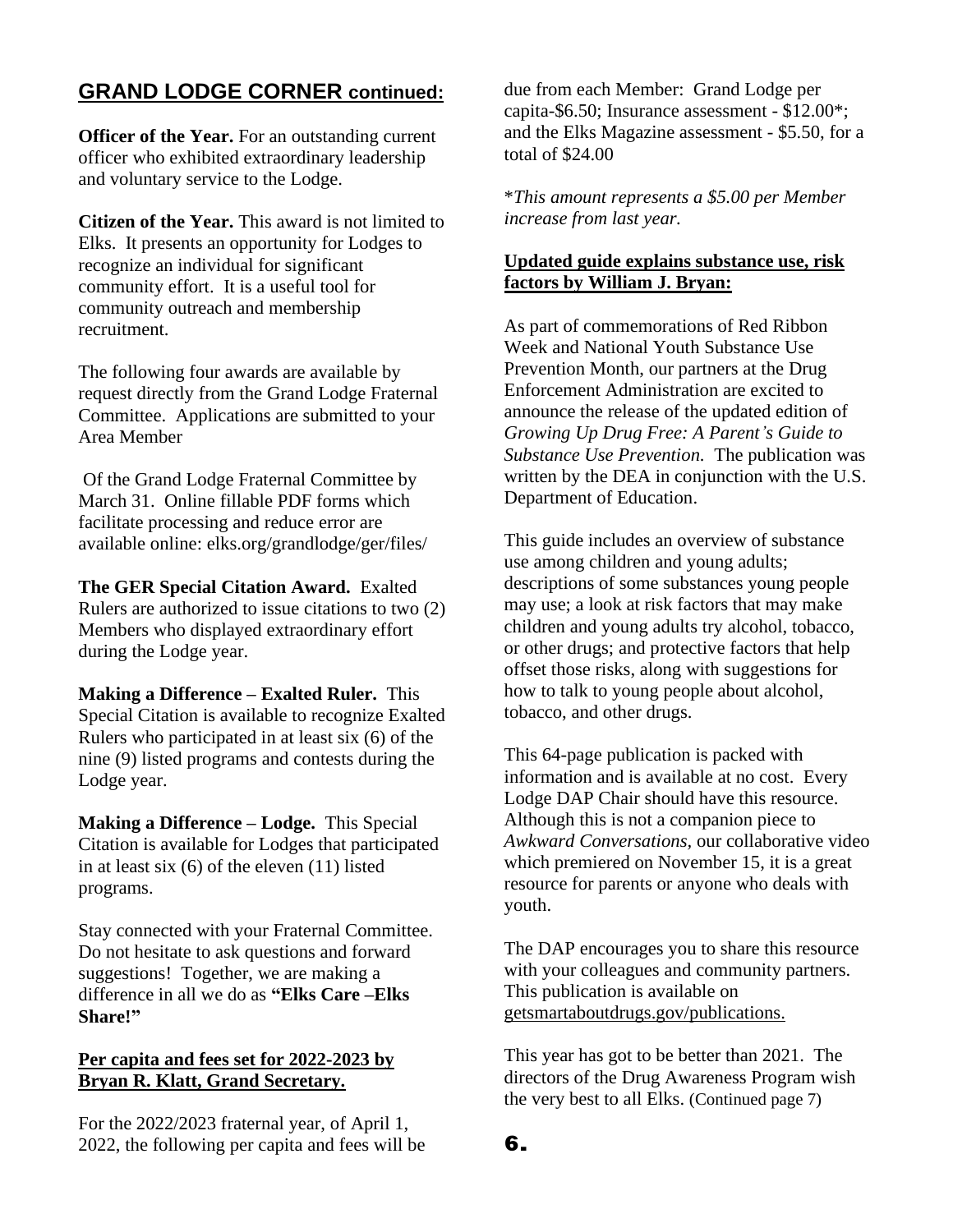# **GRAND LODGE CORNER continued:**

As we look forward to the New Year, we thank all Elks who, despite the problems we all faced with COVID-19, worked diligently to make the Elks Drug Awareness Program the largest all volunteer drug education program in the county. Thank you one and all and Happy New Year!

# **ELKS NATIONAL VETERANS SERVICE COMMISSION:**

#### **Emergency Assistance helps hundreds of veterans by Nadezh Mulholland:**

A father with a heart condition is anxious to move his family to a safe, smoke-free home. A man worries he will be evicted from his apartment while receiving impatient mental health treatment. After learning that her abuser is scheduled to be released from prison, a mom moves her children out of state on short notice.

If you're wondering what these people have in common, the answer is simple. All three are veterans, and all three turned to the Elks in their time of need.

The ENVSC's Emergency Assistance Fund was created to help veterans prevent and exit homelessness. In 2015, in partnership with the VA, we pledged to help eradicate veteran homelessness. The Emergency Assistance Fund is one way we are making good on that promise.

Last year, the Emergency Assistance Fund helped more than 400 veterans with essential housing expenses such as security deposits, rent, and utilities. For most of those veterans, Elks assistance was the only thing standing between them and homelessness.

Many people, including veterans, are one emergency away from the threat of eviction: a job loss, an illness, a death in the family. Working at the ENVSC, I have witnessed firsthand the pivotal role of timely financial support in shaping a veteran's future. Even a

seemingly small amount of money can help to keep a veteran safely housed.

Our Emergency Assistance Fund gives veterans the support they need and deserve to rebuild after homelessness or a financial emergency. The fund does something else, too: it shows veterans that they are not alone. "You have given me a renewed hope for humanity," said a Miami veteran whom we assisted with rental arrears. "Sometimes it's not easy to reach out for help. No one likes to be turned down. On behalf of all the veterans and service men and women you have given so many reasons to look forward to the future, I am eternally grateful."

When a military member's service to our country ends, we say they are "coming home." But the truth is, far too many veterans have no place to call home. We dream of a future when that member is zero, but until then, we soldier on.

#### **Selfless volunteers make ENVSC programs possible by David R. Carr, Pger:**

As the Elks National Veterans Service Commission celebrates its 75<sup>th</sup> year of service to our veterans, we wish to say "thank you" to all of our dedicated volunteers who strive to help our veterans in need. Without them, none of our programs—Adopt-A-Vet, Freedom Grants, Voluntary Service, Veterans Leather, and Welcome Home—would be possible.

In the past year alone, tens of thousands of hours have been donated by our volunteers to serve our veterans. What an honor and a privilege it is to give back to those men and women who have defended our freedom at the risk of their own lives!

We therefore encourage each Lodge throughout this great country of ours to nominate their special veterans' volunteers to receive recognition as their State Veteran Volunteer of the Year. (Continued on page 8)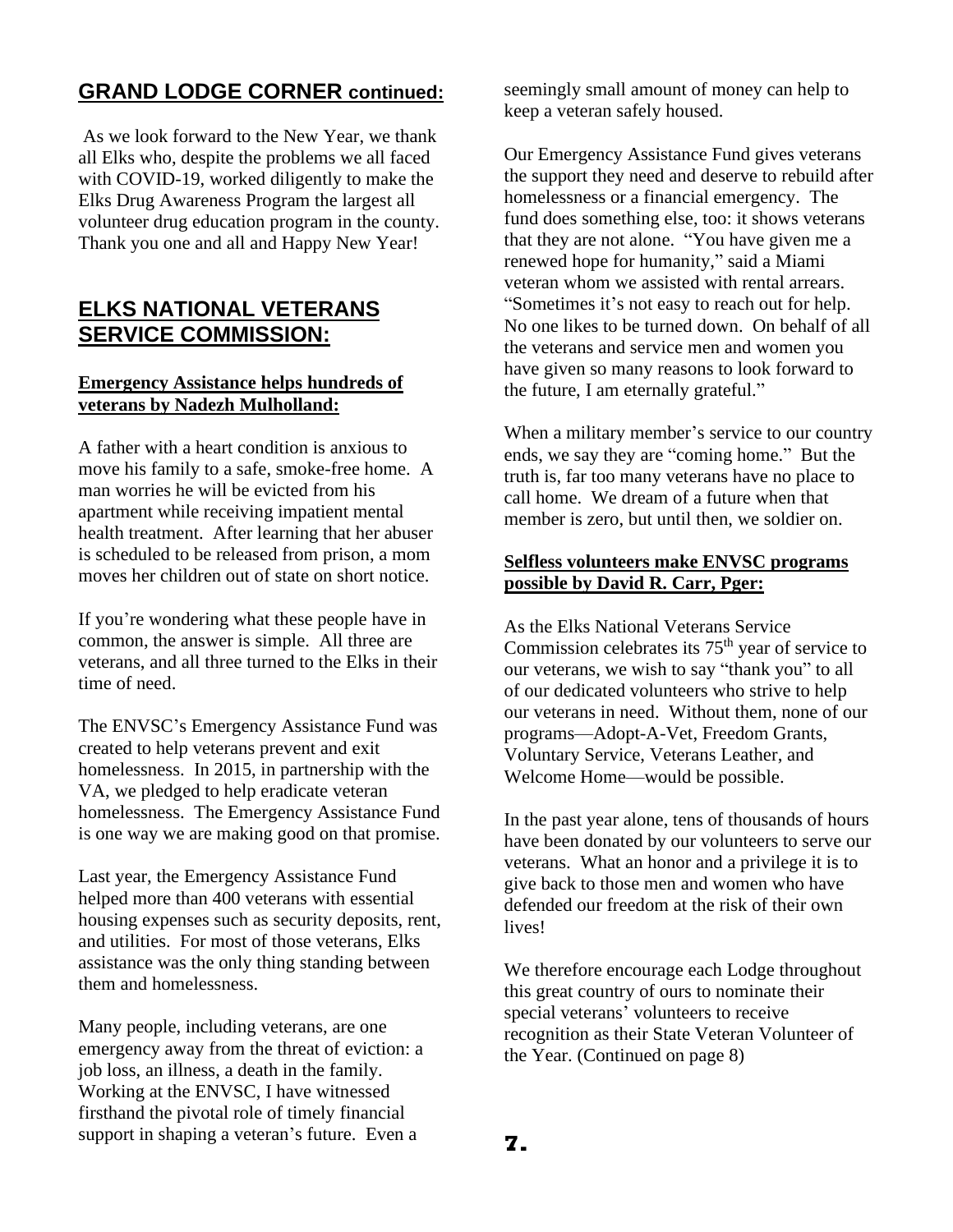# **ELKS NATIONAL VETERANS SERVICE COMMISSION continued:**

Perhaps they have built a wheelchair ramp, served dinners to veterans, helped out at the local VA hospital, given transportation to and from medical appointments, shoveled snow, or assisted with home repairs. There are countless situations where our deserving veterans have been aided by these selfless individuals.

Lodges, in recognition of these volunteers, please note that applications are available on elks.org/vets and can be submitted to your State Veterans Chairperson. Lodges can also submit to the State Veterans Chairperson a letter of nomination which includes the person's name, Lodge name and number, and why they should receive the award.

In addition, please note that nominations are due to your State Veterans Chair by January 31, 2022.

# **ELKS NATIONAL FOUNDATION:**

| Rank | Lodge          | Donation     | Per Capita |
|------|----------------|--------------|------------|
| 1    | Slidell        | \$1,739.87   | 8.57<br>\$ |
| 2    | Houma          | 817.13<br>\$ | 7.56       |
| 3    | Plaquemine     | 310.00<br>\$ | 6.73<br>\$ |
| 4    | N.O. West Bank | 460.00       | 5.00<br>\$ |
| 5    | New Orleans    | 720.00       | 2.00<br>\$ |
| 6    | Opelousas      | 260.00<br>\$ | 1.11<br>\$ |
| 7    | Shreveport     | 836.00<br>\$ | 0.99<br>\$ |
| 8    | Donaldsonville | 0.00<br>\$   | 0.00       |
|      |                |              |            |

As of December 26, 2021

# **DISTRICT DEPUTY MESSAGE:**

Greetings,

I hope everyone is well and had a safe and happy holiday season. On December 9th my audit team and I completed the last lodge audit for this Elk year. It was so great to visit with all of you and spend some time at your lodges.

Please continue to keep up the outstanding work all of you are conducting, and most importantly continue to grow our membership across the state. Don't forget about the Mid-season Conference scheduled at the Slidell Elks Lodge #2321 on January 21<sup>st</sup> & 22<sup>nd</sup> hope to see everyone at the Friday Night Social, till then stay safe and well.

Sincerely and Fraternally Don L. Baye DDGER, .



The Mid-Season conference will be held at Slidell Lodge 2321 on January  $21<sup>st</sup>$  and  $22<sup>nd</sup>$ .

The tentative schedule is listed below:

#### **FRIDAY, JANUARY 21**

**8.**

3:00 PM--LEA TRUSTEES 3:30 PM--LEF TRUSTEES 4:00 PM--ADVISORY 5:00 PM--DISTRICT ADVISORS

**SATURDAY-JANUARY 22** 9:30 AM--BUSINESS MEETING

## **GRAND EXALTED RULER PAUL RYAN**

**ANNOUNCED THAT HIS GOAL THIS YEAR FOR THE ELKS NATIONAL FOUNDATION** 

### **WILL BE \$4.80 PER MEMBER**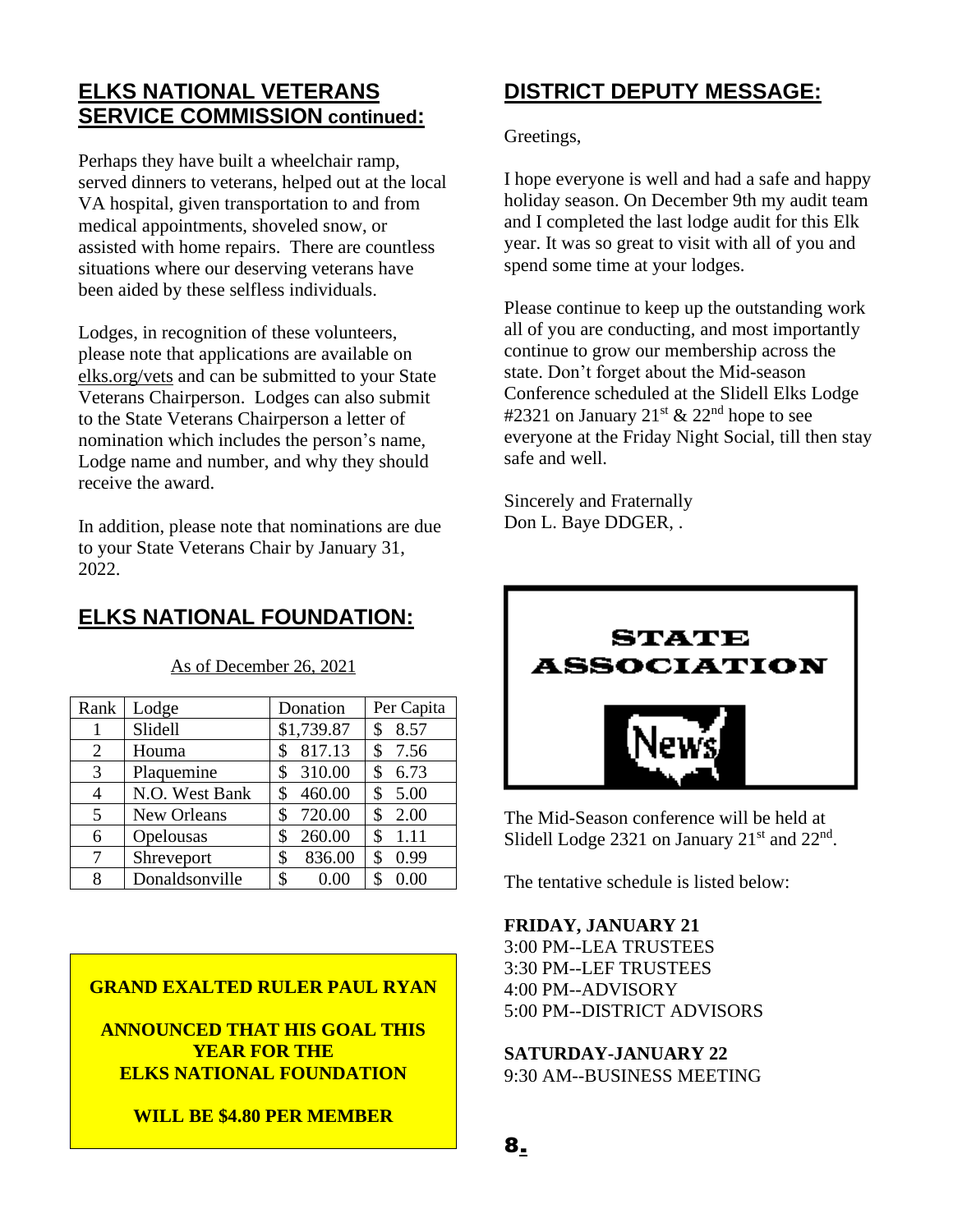# **COMMITTEE NEWS:**

## **DRUG AWARENESS:**

One of the focus areas of the Drug Awareness program is the Elks Image. When the Elks were originally formed, we were primarily a men's club that in many ways was a getaway spot for the men, and only on rare occasions were the Wives and children welcome in the club.

That is not the Elks of today as an increasing percentage of our active members are women, and more and more of our activities are designed to support the youth of our communities. We as Elks should all be ambassadors spreading the word of what the Elks of today are all about.

In today's busy world, time is at a premium and your commitment to our Order means a lot. Now if you are like me, you will hear comments about the Elks as an Old man's drinking club, or something similar. Most people are shocked to hear the good things that Elks do.

Do you know what an Elevator pitch is  $-$  it is the story you would tell about yourself if you had 3 floors in an elevator to convince someone to hire you, buy your product etc.

When someone asks me about the Elks, I have my elevator pitch ready – especially if they just said something about it being an "Old man's drinking club".

I usually lead with something like:

Well, the Elks Lodge does have a bar and dining room, and it is a friendly place (kind of like the Cheers sitcom) everybody knows your name, and I have met many lifelong friends through the Elks. If I go to a Lodge anywhere in the country, we are welcomed just like it is our home Lodge.

But even better than the social club, if you think that our veterans, our youth, honoring the flag and showing that you are patriotic are important, then the Elks programs are something you would really enjoy.

The Elks are:

\*\*The largest non-governmental provider of Scholarships in the U.S. Only the U.S. Government provides more scholarship dollars to our youth.

\*\*The Elks donated the first Veterans hospital ever established during WWI and have made a pledge that as long as there are veterans in need, the Elks will never forget them.

\*\*The Elks honor our Law enforcement officers, firemen and other community groups.

\*\*Elks established Flag Day and worked with the government to make this a recognized holiday.

\*\*The Elks Drug Awareness Effort is the largest of its kind in the country.

So, while it is true that we have a good time at our social club, it is the shared vision that truly makes the Elks unique and an organization you and anyone should be proud to be a part of.

Now, the next time you hear someone talking about the Elks as an old man's drinking club, pull out your "Elevator-pitch" and help improve the image of Elkdom. You just may be surprised when the person stops before they get off the elevator and asks how they can be part of the Elks.

To learn more about the variety of programs that are supported by the Drug Awareness Program, visit either laelks.org or elks.org, both have good information and are great resources.

Remember the DAP is not an annual event, but rather a continual opportunity to improve your community and your Lodge. If you can make a difference in the life of even one child in your community, we have succeeded.

Armand Buuck, Chairman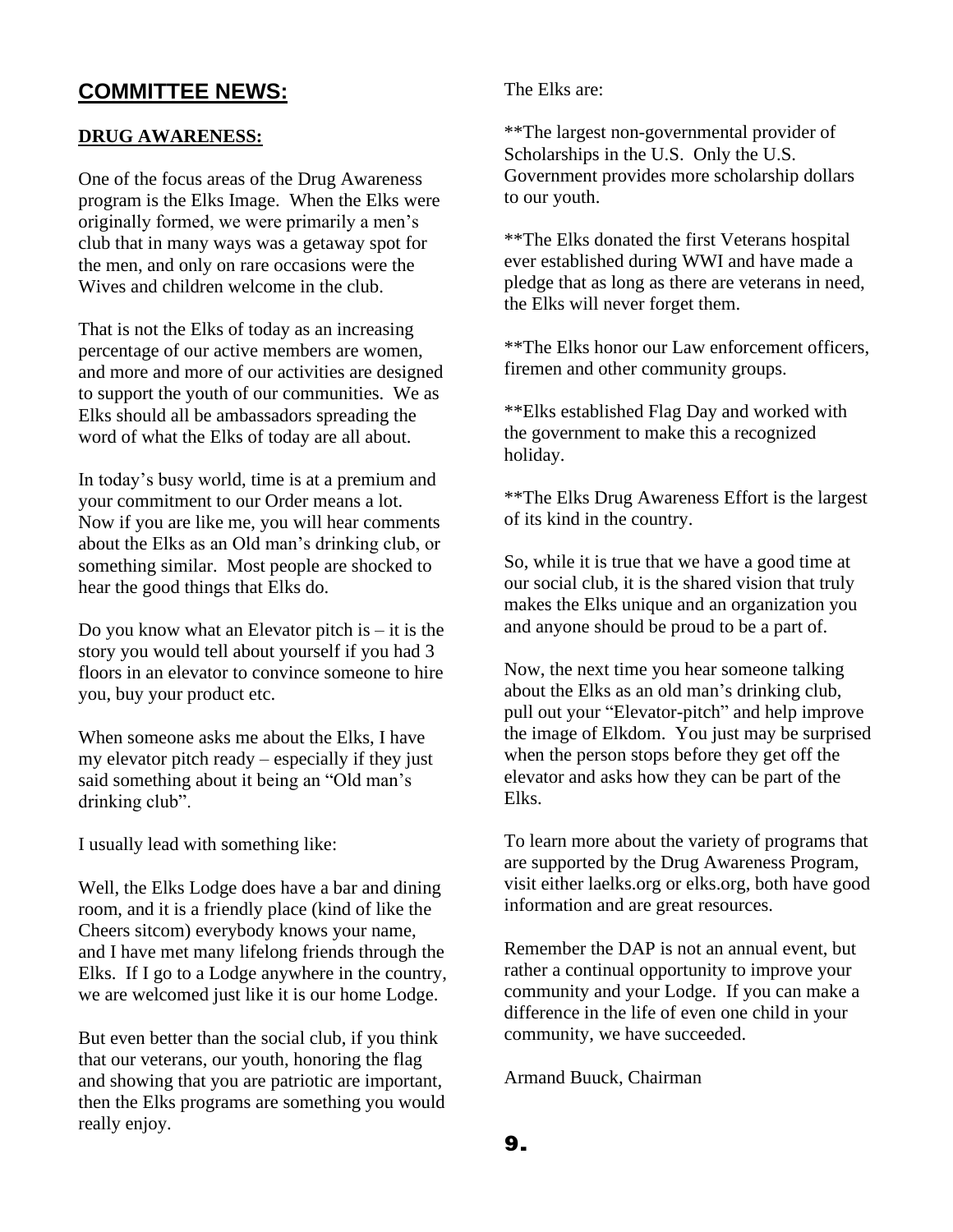# **COMMITTEE NEWS continued:**

### **ELKS NATIONAL VETERANS SERVICE:**

As the L.E.A. State chairman for the E.N.V.S.C. I would like to offer my deepest condolences to the family of brother Wayne Berthelot from N.O. Lodge #30. Wayne was a VAVS Deputy representative for the Veterans war home in Reserve, LA.

Soon after Wayne became an elk, he got involved with the veteran's home and became a shining star with the veterans. When he would walk through the doors every veteran knew he was there and the good times were getting ready to start.

Wayne will be deeply missed by all of us, but most of all by all the Veterans.

When it comes to serving veterans, the Elks have a long tradition of being there when needed most. Today, we let our history guide and inspire us.

Elks National Veterans Service Commission programs are focused on meeting the needs of today's veterans.

In 2020-2021, the total value of support of veterans, including their time, energy, and financial resources is more than \$35 million. Here are some of the ways Elks make an impact on the lives of veterans.

We award millions of dollars in grants directly to Elks lodges to serve veterans and military members in need. Elks know their communities best, so we give funds directly to our members to meet the needs of their local veterans. These grass-roots projects serve veterans in many ways. We station hundreds of volunteers in more than 350 VA Medical Centers, State Veterans Homes, clinics and housing facilities across the country, providing ongoing support, training and funding to serve veterans.

The Elks are committed to ending veteran homelessness, and ensuring that every veteran has the safe, stable home they deserve. We

partner with the national VA, and local partners across the country to accomplish this. We have committed \$1.6 million to end veteran homelessness.

Our State VAVS representatives and Deputy representatives work endlessly to make sure all our veterans at the VA facilities in our state have everything they need. This lets ALL OUR VETERANS KNOW HOW MUCH WE APPRECIATE WHAT THEY DID FOR US AND OUR COUNTRY. Please don't forget the (Elks Pledge) "So long as there are veterans the Benevolent and Protective Order of Elks will never forget them."

Fraternally,

Don L. Baye Chairman

# **GOVERNMENT RELATIONS:**

Charitable Reporting cannot be stressed enough. Now that the holiday season is over and we're moving into the New year, its time to catch up with our charitable reporting.

A few of our lodges have not turned in any charitable hours or reports in several months, please get your reports turned in get them up to date.

Reporting charitable activities is one of the most important activities we can do as an organization to continue to qualify for our federal tax-exempt status.

Record the countless hours, not only Elk hours, but time spent by family and friends who worked alongside the Elks. The miles driven to buy and deliver food and supplies.

The money, the clothes, everyday necessities, the grants that were used to provide for our veterans and families in need.

Continued page 11

**10.**